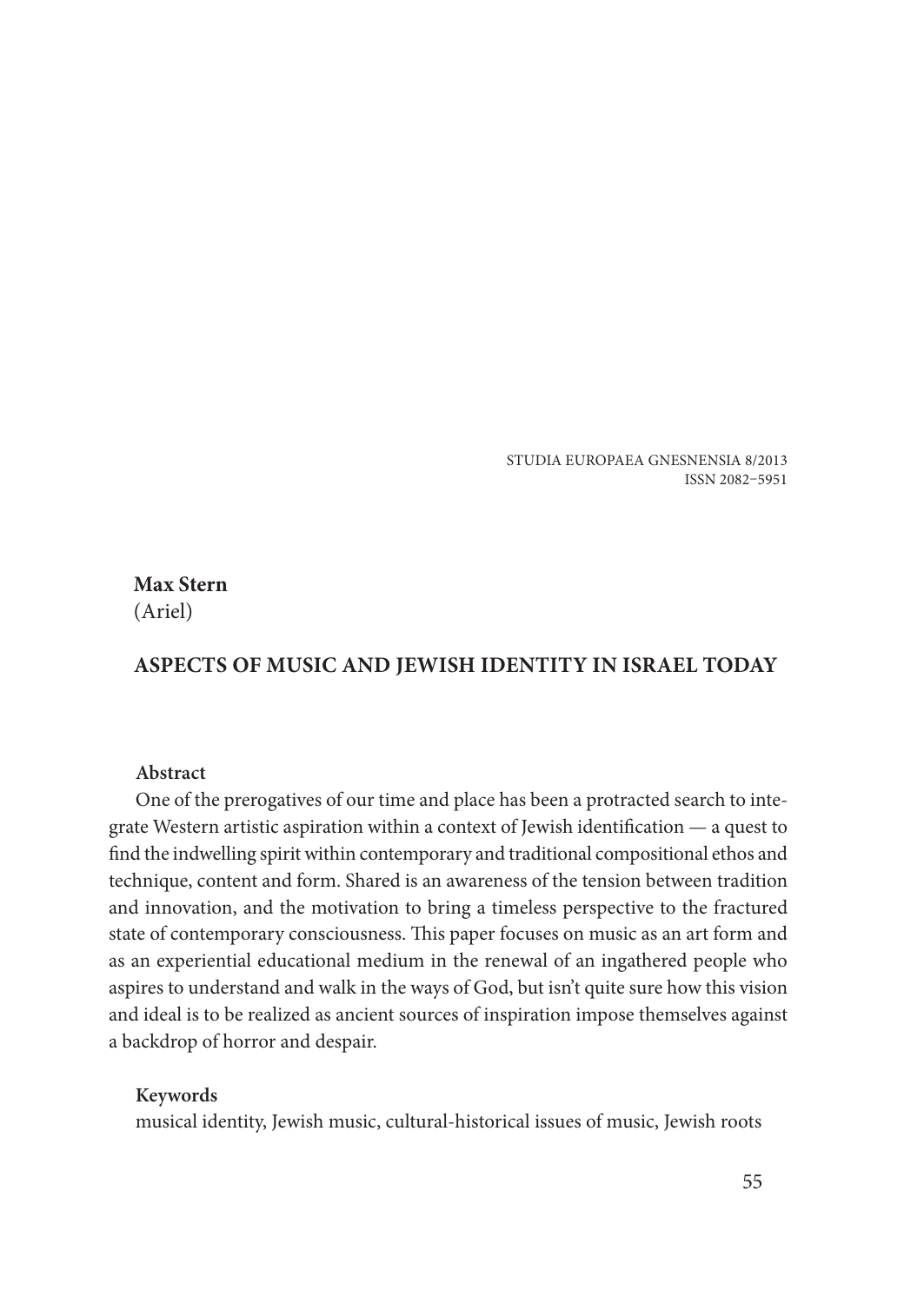"It is a good thing to give thanks to the Lord, and to sing praise unto His name" (Ps. 92:1)

While the concept of the sacred is universal, it has acquired unusually powerful overtones in relation to the unique origin and history of the Jewish experience. As residents of various nations, Jews absorbed cultural and behavioral norms, participating and contributing to their host cultures, while maintaining close ties to ancient texts and sacred precepts. As members of a modern body politic, all has been called into question. Too often excluded from the "all", however is a self conscious counter-stance-questioning the norms and format which comprise 20th century parlance; completing the circle by opening the possibility for a way back to ancestral springs. Attempts at reconstruction of a national culture have been wrought with thorns, from within and from without. Today even the idea of an Israeli culture that espouses a Jewish musical identity is considered politically incorrect by many.

#### **SOME INSIGHTS AND BACKGROUND**

It is not for nothing that the Jewish People are called the People of the Book. Fore it is the source of their language, their culture, their history and their destiny. From it the child learns to read and to chant its words. Its letters form his literacy. Its phrases become his vocabulary. Its stories tell of his heritage and ancestry. Its message of justice teaches him morality. Its message and promise of a divinely chosen land in which to dwell gave direction to his history and hope to his posterity. No matter where the Jew lived he carried this book with him. It was the source of his joy and his pride. It comforted him in times of sorrow; gave him hope against all odds in all climes and conditions. These words were tried a hundred thousand times and proved faithful to the Wandering Jew when he had nothing — no place to hold onto, no sense of what was right and wrong — these words, proved his hold on reality and hope.

To bring the Bible into the forefront of Israel's culture is a dream and an ideal the world is waiting for. But have we arrived at that point? Certainly Judaism is a major component of Israeli culture and constitutes the core of Israeli identity<sup>1</sup>.

<sup>&</sup>lt;sup>1</sup>A. Pikar, Teaching Judaism in the Israeli Educational System, Alpayim 34, 2009, p. 148-158 [Hebrew].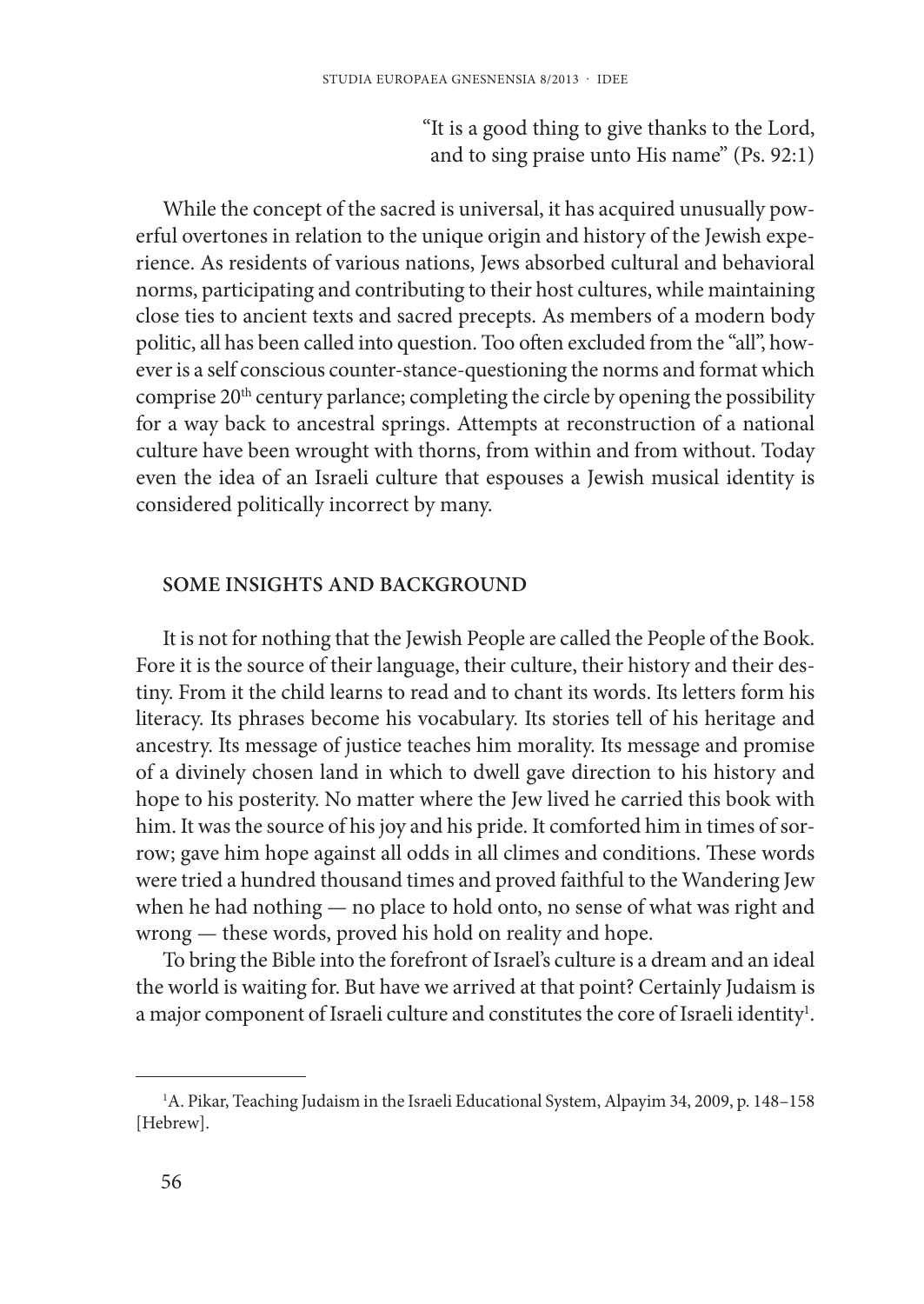Israel's official language is Hebrew, public holidays are Jewish holidays<sup>2</sup>, and Zionist ideology draws from Jewish tradition, but the structure of Israeli society is not sharply divided between religious and secular. This society is composed of a continuity of identities, with most people situated at various points along the religious-secular continuity, and with a positive view of creating strong links with Jewish tradition and identity $^3$ . But most have long been dissatisfied with the manner and degree in which Jewish contents are being imparted<sup>4</sup>. Issues which are related to Jewish-Israeli identity and the historical heritage are controversial and reflect the rift among the public $\delta$ . Despite polarization and disputes, over the years, innumerable attempts to cope with this issue have been made, based on the understanding that a Jewish state cannot exist without a Jewish identity.

# **SCHOOLING: INSTITUTIONALIZING CONTRASTS AND CONTRADICTIONS6**

Until 1953 the Israeli school system was divided into three different ideological streams begun in the Yishuv (pre-state) period: the general stream, the workers (Laborers) stream, and the Mizrachi (religious Zionist) stream. Each ran an autonomous school system<sup>7</sup>. Ultra-Orthodox students were not included in this law. The State Education Law transferred educational institutions from the control of sectorial organizations to the control of the state, as an attempt to cope with the multiple streams and cultures both organizational and ideological. Originally the law intended to include one track — so as to realize the

<sup>&</sup>lt;sup>2</sup>E. Ben Rafael and L. Ben Chaim, Jewish Identities in an Era of Multiple Modernities, The Open University, Tel Aviv 2006.

<sup>&</sup>lt;sup>3</sup>Y. Mimran, Being Ourselves: Neither Religious nor Secular, Eretz Aheret 58, 2010, p. 60-63 [Hebrew].

<sup>&</sup>lt;sup>4</sup>N. Resh and A. Benavot, An Evaluation of the Implementation of the Shenhar Committee Report: Jewish Education in the State Sector Junior-High Schools, NCJW Research Institute for Innovation in Education, Hebrew University of Jerusalem, Jerusalem 1998 [Hebrew].

<sup>5</sup> Ibidem.

<sup>&</sup>lt;sup>6</sup>N. Davidovitch & B. Bartana, A New Educational Concept for Teaching Jewish History Values: Judaism, Zionism and Values and In-Between, Mo'ed, Annual for Jewish Studies 13, 2007, p. 103–115.

<sup>7</sup> Z. Zameret, Education in the First Decade, Open University, Tel Aviv 2003 [Hebrew].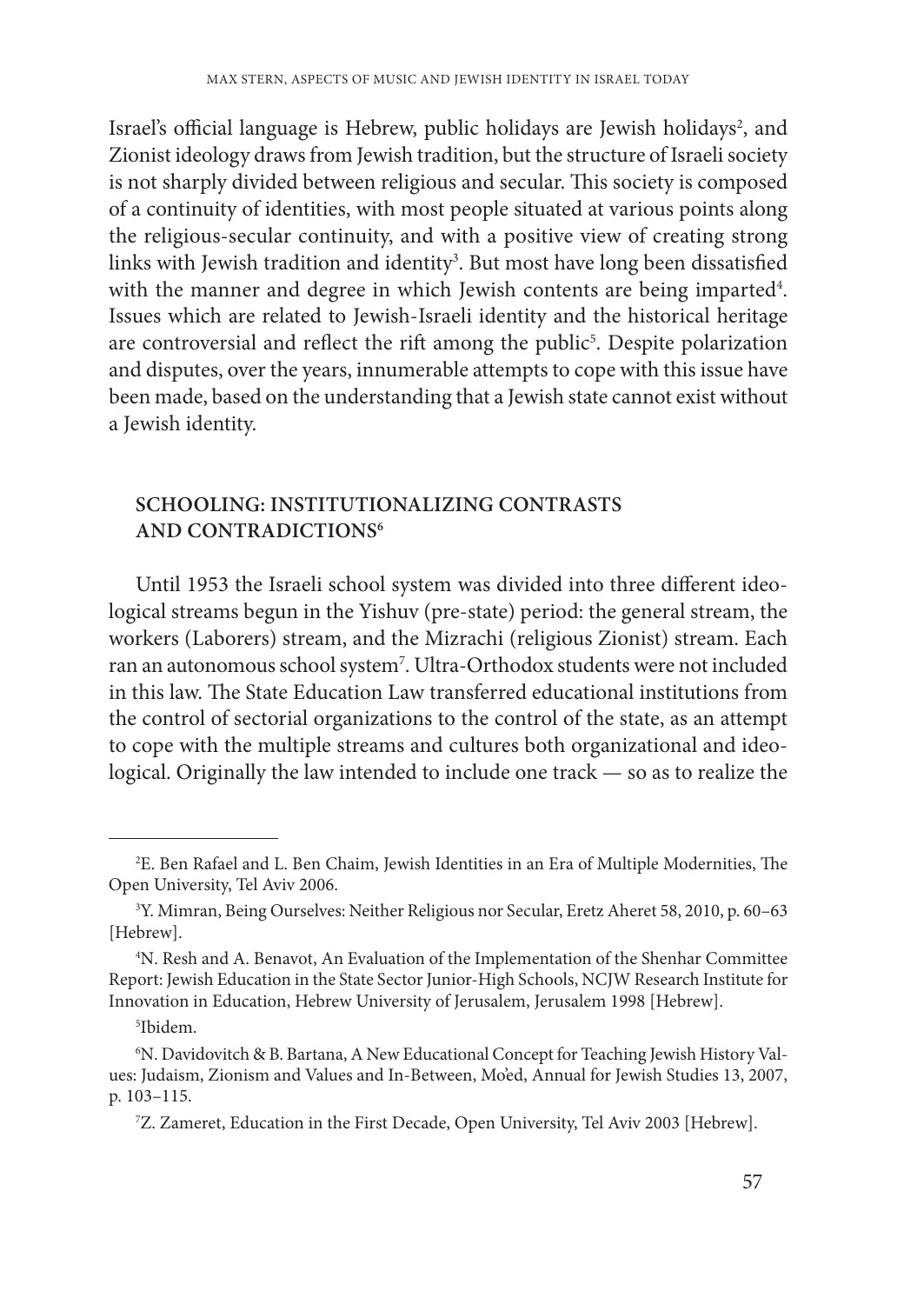'melting pot approach' — a society entirely educated under a single system of values (i.e. secular). Due to the strong resistance of the religious parties, however, a compromise was arrived at, separating the tracks, with the hope of solving conflict between religious and non-religious. In the years that followed, two separate school systems were formed, secular and religious Zionist, with the ultra-Orthodox track independent from both<sup>8</sup>.

In those days no one thought of the ethical and educational meaning of this decision. Thus, an impression was formed that studying Jewish values and consciousness are the exclusive roles of the religious system. The topic reached public attention following an incident where an Israeli youth delegation visiting Russia (1956) displayed a thorough lack of knowledge of Jewish life and customs. This aroused the astonishment and served as a wake-up call for the Israeli school system. The state system had become secularized<sup>9</sup>. The general educational system became distanced from Jewish education, while the religious system underwent a process of religious extremism10.

Intense struggles concerning the place of Jewish consciousness ensued. Opponents objected to the "worship of religion", "clerical coercion", and the "mechanism called tradition"<sup>11</sup>. Advocates sought "To emphasize Jewish literature rather than only the Bible"<sup>12</sup>, "and instill youth in the integrity of the homeland, our historical right to the land"<sup>13</sup>.

The issue of Jewish identity mounted in the mid-1970s to include the culture of "Eastern Jews", who had doubled their proportion in the population by the early 1960s. They sought to reclaim their lost Oriental voice and demanded recognition of the religious character of Eastern Jews, albeit, once again con-

<sup>&</sup>lt;sup>8</sup>N. Reichel, The Story of the Israeli System of Education, Magnes, Jerusalem 2008 [Hebrew].

<sup>9</sup> H. Ben Artzi, Directives for Enhancing Jewish Education in General State Schools, Dapim 9, 1989, p. 62–69 [Hebrew]; N. Ben Bassat, Shaping Jewish Identity in General Schools in the State of Israel, PhD dissertation, Bar-Ilan University 1982 [Hebrew]; M. Kerem, Towards Open Jewish Education in Israel. In The Meeting of Cultures: On Education, Judaism and the Kibbutz, ed. A. Shkedi, Open University, Tel Aviv 1994, p. 127–141 [Hebrew]; G. Shaked, On Secular Jewish Education, School of Education, Hebrew University, Jerusalem 1993 [Hebrew]; Z. Zameret, Jewish Education: Reality and Its Problems in the General State System, [in:] S. Stempler (ed.), People and State: Israeli Society, Ministry of Defense, Tel Aviv 1989), p. 307–315 [Hebrew].

<sup>&</sup>lt;sup>10</sup> Y. Mimran, Being Ourselves.

<sup>&</sup>lt;sup>11</sup>Z. Zameret, Israel in the First Decade — Development of the Educational System (vol. 4), Open University, Tel Aviv 1997 [Hebrew].

<sup>&</sup>lt;sup>12</sup>MK Rachel Tzabari, [in:] Z. Zameret, Israel in the First Decade.

<sup>13</sup> MK Esther Raziel-Naor, [in:] Z. Zameret, Israel in the First Decade.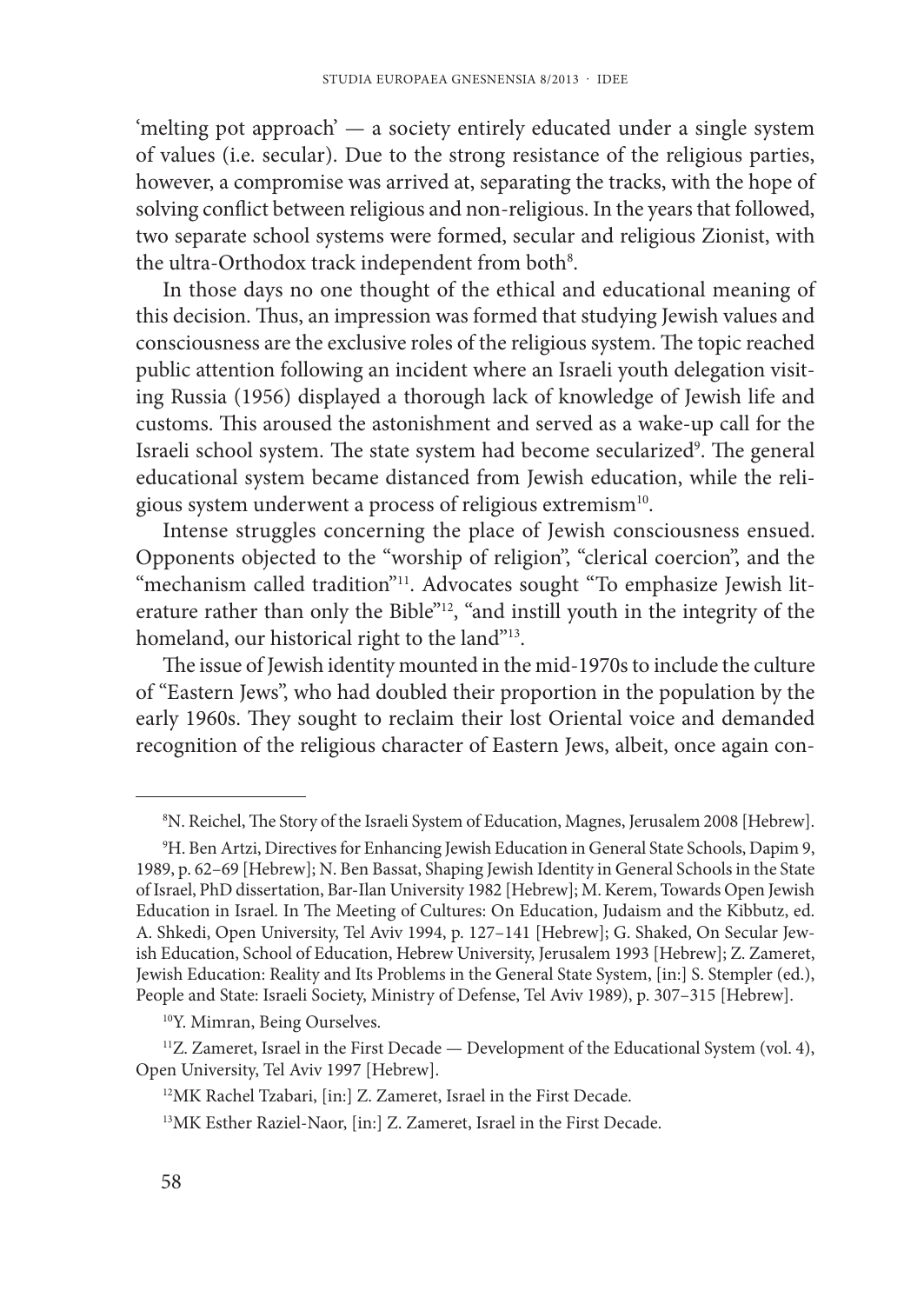flicting with the secular outlook of the Zionist movement, which had rebelled against late 19<sup>th</sup> century Eastern-European Jewish orthodoxy and manners<sup>14</sup>.

### **A PERSONAL SAGA**

For the past 30 years I have played a key role in the ongoing development of Israel's musical culture as composer, educator, performer, and music critic. The ideals of creating a Jewish culture in Israel inspired me to leave my "quiet life" as a professional musician in New York City and begin to wander in the desert of Israel. I listened to traditional religious songs sung by the people, studied Yemenite cantillation, and the North African instrument *ud*, which besides the Arabs, was used by the Jews of Morocco. From the inspiration of the desert, folklore, and the Bible I created a series of compositions: "Ha'azinu", "Creation of the World", "Mosaic, Bedouin Impressions", "Nebhel & Kinnor", "Jacob and the Angel", "Prophet and King" — which combine traditional elements with the methods of modern serious music. The spiritual roots of these works are tied up with the Bible, but their expression is contemporary.

#### **INSPIRATION FROM THE BIBLE**

The Bible is a way of identifying with the Israeli experience. Its narrative and prophecies and poetry are often two dimensional. When read from the printed page, it becomes a kind of complicated verbal litany of archaic words and phrases, demanding clarification and interpretation, seeking meaning and morality. But behind the words and the superficial story is a texture, a quality of intent, and an emotional depth that hardly ever comes to the surface, except with considerable insight and imagination. It is this quality of inner essence that I have sought to understand and to endow with a musical voice. Fore, if we take the Bible as just another book, then its stories and promises may be viewed as national literature. But if we in Israel see it as an authentic heritage, as the heirloom and peculiar treasure of the Jewish People, then, it behooves us not only to learn, but to observe and do, to integrate it into our lives as living tissue, beaconing us to build a new world from its pages and create a renewed culture

<sup>14</sup> Ibidem.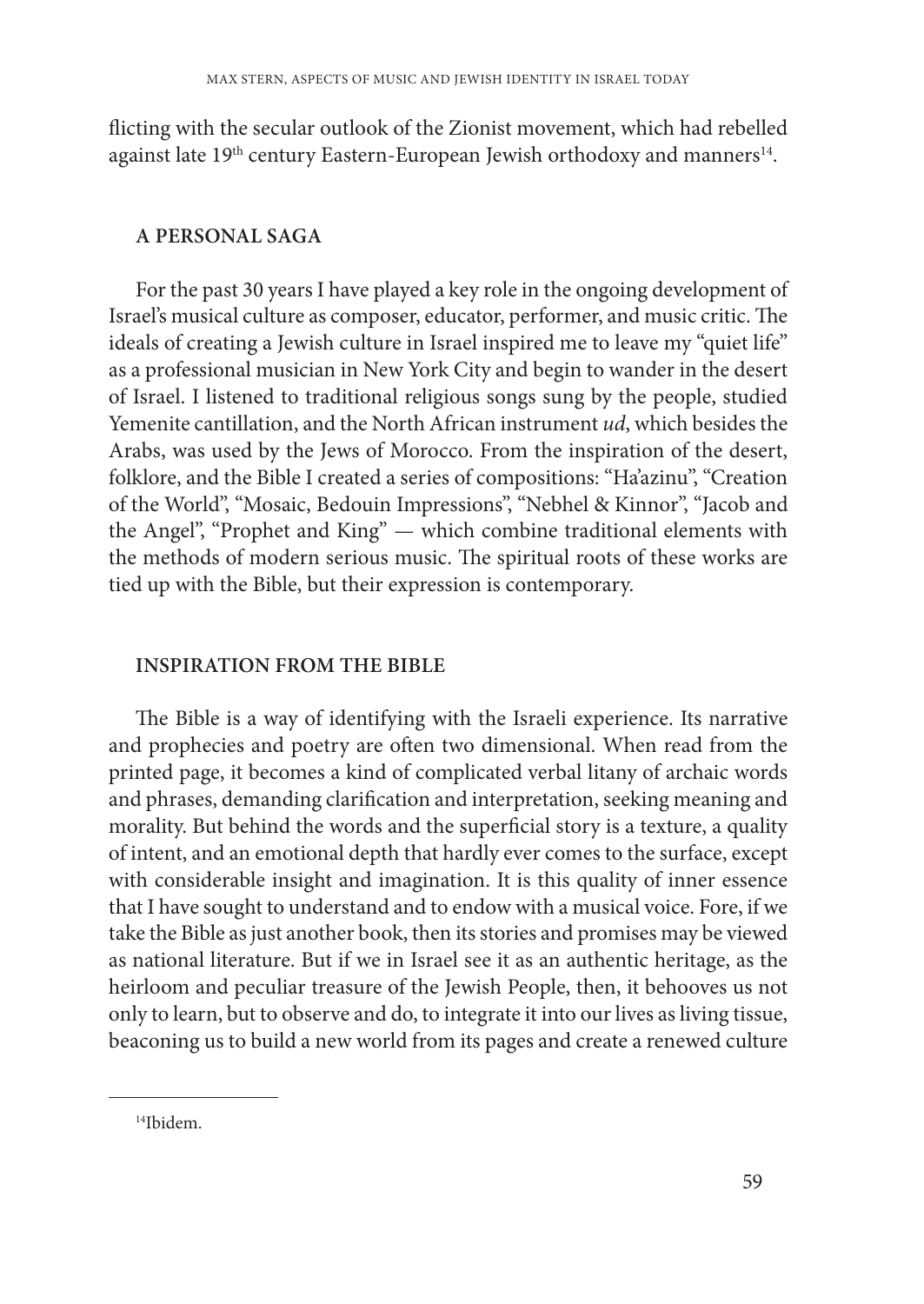from its message of faith. Fore, it teaches that man is not alone, and this people, the children of Israel were Chosen for a destiny and a land to call his own. If we have the opportunity, now that the Jewish people have come home once more to their own land and language, then it is our prerogative, even obligation not to waste the brief hour in which we stand, but to embrace the age old doctrine and press on, endowing the old forgotten creed with new life, dignity, and the stature it so deserves in our personal, national, and in consequence, our cultural lives.

### **A CASE STUDY / MAX STERN: "PEREK SHIRAH" FOR NARRATOR AND ORCHESTRA15**

"Perek Shirah for narrator and orchestra" (1994) or "Chapter of Song" is based on an anonymous collection of sayings from the Psalms and other scriptural and non-scriptural passages said to have originated with King David, and placed in the mouth of all creation except man. It is a mysterious text (some date from the 10th century) pregnant with profound philosophical symbolism. "Everything that is called by My name was created in My honor: I created it, I produced it, I made it (Isa. 43:7)". In "Perek Shirah", the entire cosmos, inanimate nature, plants, animals, birds, and insects praise God — according to the Jewish view that all things are endowed with sensation: "He teaches us from the animals of the land, and from the birds of the heavens He makes us wise (Job 35:11)". This conception is not only poetically expressed in the Bible, but occurs quite frequently in Talmudic and Midrashic literature, where the singing and praise of animals and trees are spoken of. God's visit to the pious in paradise (with which the song of the rooster is connected) is frequently mentioned in mystic literature<sup>16</sup>. The psalmist says that the entire creation tells of the glory of God and sings its unique song of praise to the Creator: "It is good to give thanks to the LORD, and sing praise unto His name (Ps. 92:1)".

"Praise the LORD from the heavens.

Praise Him, sun and moon: praise Him, all ye stars of light.

<sup>15</sup> Max Stern composer-conductor rehearsing "Perek Shirah" with members of the Israel Philharmonic Orchestra, 2012; http://www.youtube.com/watch?v=A19ZYrIh5zI.

<sup>&</sup>lt;sup>16</sup>L. Ginzberg, The Legends of the Jews, 1-7, Johns Hopkins University Press, Baltimore 1998 (1925), 5, p. 60–1.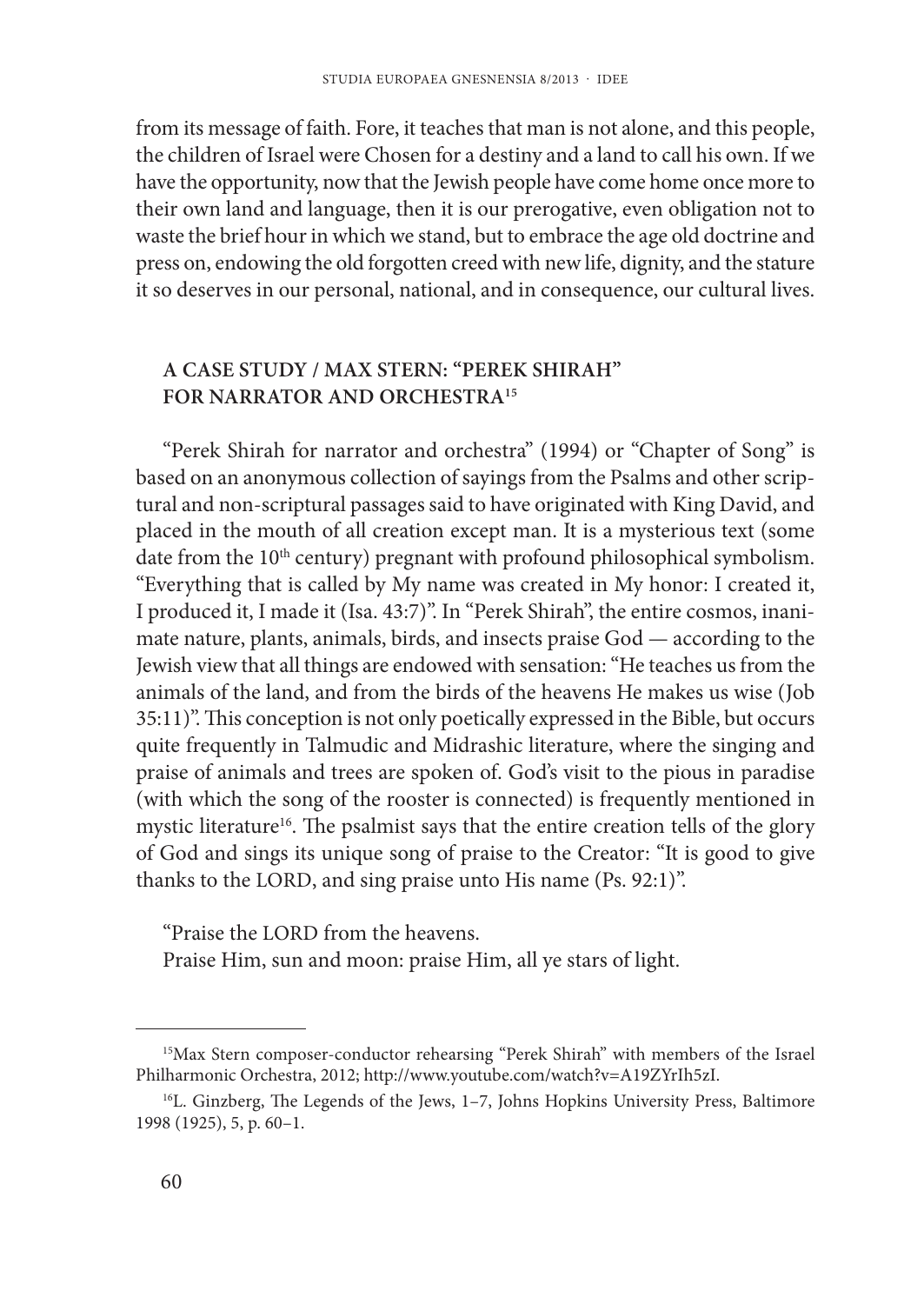Praise the LORD from the earth, Fire, and hail; stormy wind fulfilling his word: Mountains, and all hills; fruitful trees, and all cedars: Beasts, and all cattle; creeping things, and flying fowl: Praise ye the LORD (Ps. 148)".

The Prophets not only personify nature, they ethicize it, endowing natural phenomenon with the capacity of understanding moral distinctions.

"Let the wicked forsake his way, And the unrighteous man his thoughts and return unto the LORD, Then shall the mountains and the hills break forth into singing, And all the trees of the field shall clap their hands (Isa. 55: 7, 12)".

The earth says that 'its fullness belongs to God'. The stars proclaim that 'God alone made the heavenly hosts'. The horse says that 'just as it looks to its master, so must all look to God'. The lion teaches the importance of might as well as the power of self control. The ant shows the slothful person how much can be accomplished if he will but utilize the gifts God gave to him. These are only a few examples of the praises of "Chapter of Song". What do they represent? Simply this: God's song of praise is sung whenever every part of creation performs its assigned task<sup>17</sup>. Here we see a universal message encased in a unique, though very particular source.

In a symphony orchestra, when the musicians play their assigned parts, the result is an outburst of ebullience that can seem almost heavenly in its beauty. But, if each player improvises as he pleases without regard to the fused outcome, the result will not be music, but noise — a deafening, horrendous cacophony. The concept behind "Perek Shirah" is that everything in the natural world teaches us a lesson for life, if we can, but only, listen and understand. When man hears the message of the heavens and the ant and everything in between, then all creation has value and becomes the symphony that God intended<sup>18</sup>. "Were it not for the daily hymns and songs of Praise", says God, "I should not have created the world"19.

<sup>17</sup> Ibidem.

<sup>18</sup> M. Zlotowitz, Song of Songs, Mesorah Publications, New York 1977, p. xxxiv–xxxv.

 $19$ L. Ginzberg, The Legends of the Jews, 5, Baltimore 1998 [1925]), p. 62.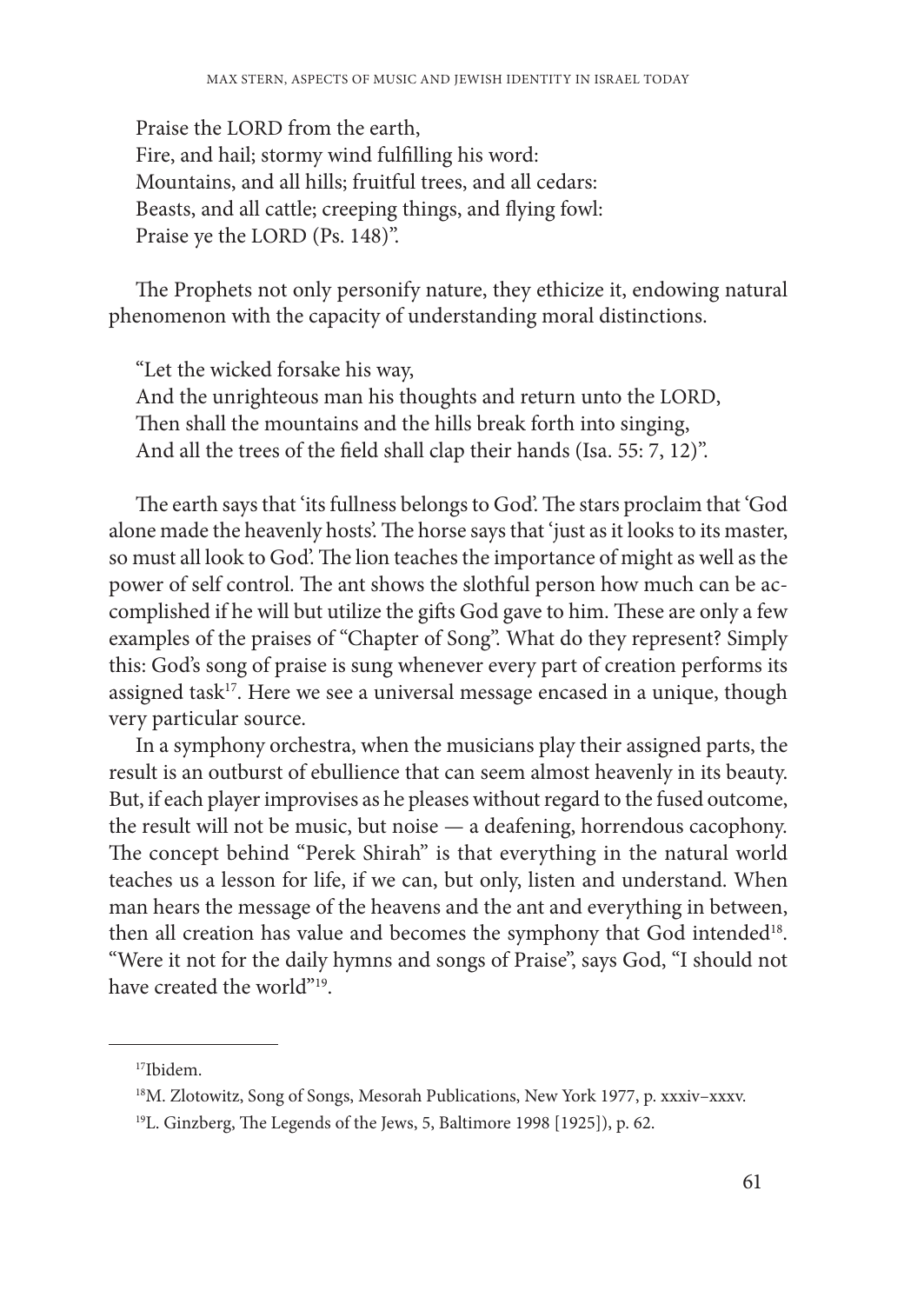There is thus an educational thrust in the concept behind "Perek Shirah". It reaches beyond mere schooling to show us that everything in the natural world may teach a lesson for life, if we can, but only, listen and understand. The particular need not be insular. When man hears the message of the heavens and the ant and everything in between, then all creation has value and becomes the symphony that God intended. "Were it not for the daily hymns and songs of Praise", says God, "I should not have created the world".

But, what seems to me, as a composer, to be no less interesting than its moral content is the musical style in which this ethical message is encased. Not the what, but the how. Here is a contemporary work based on Scripture which draws upon all the elements of contemporary expression — speech, sound-effects, extended instrumental techniques, improvisation, tonality, non-tonality, pulse, theatricality, humor and chaos. All these effects are combined and integrated into a sonorous fabric, interpreting the call to adoration by bringing to life each aspect and character of Creation its own unique voice. Bells and chimes sounding, wooden sticks beaten together, blowing and chirping into instruments, tooting into mouthpieces, snorts on trumpets and trombones, scratching on strings and wobbling baby carriages — all these sonorities and more become symbols for the enigmatic and often impenetrable vibrations of heaven and earth and inherent but unfathomable meanings behind the sounds of fowl, animals, and insects. This abstract international language — rather than folksong (Yiddish or Sephardic), liturgical chant, or ethnic music (be it Chassidic or Oriental, Klezmer or Arabic in origin) — is an expression of a contemporary Jewish identity. In other works, here is a creation born in the land of Israel that portrays the Bible, but without the usual clichés that characterize Jewish music per se. Yet it could not have been written anywhere but here. What is this quality? It is something spiritual, something abstract, something universal, yet, something specific to Jewish cultural identity via Hebrew language and Biblical ethos. It essence has something to do with faith and the direction of mind we would like to think of as Holy. Is such a thing possible?

"Perek Shirah" ("Chapter of Song") was originally conceived for the elementary school youth band at the "Ohel Shlomo Yeshivah" in Beer-Sheba (1980). The text as it appeared then and as it has been retained is as follows:

Rabbi (Yehuda Hanassi) says:

"Whoever occupies himself with Perek Shirah in this world is privileged to learn,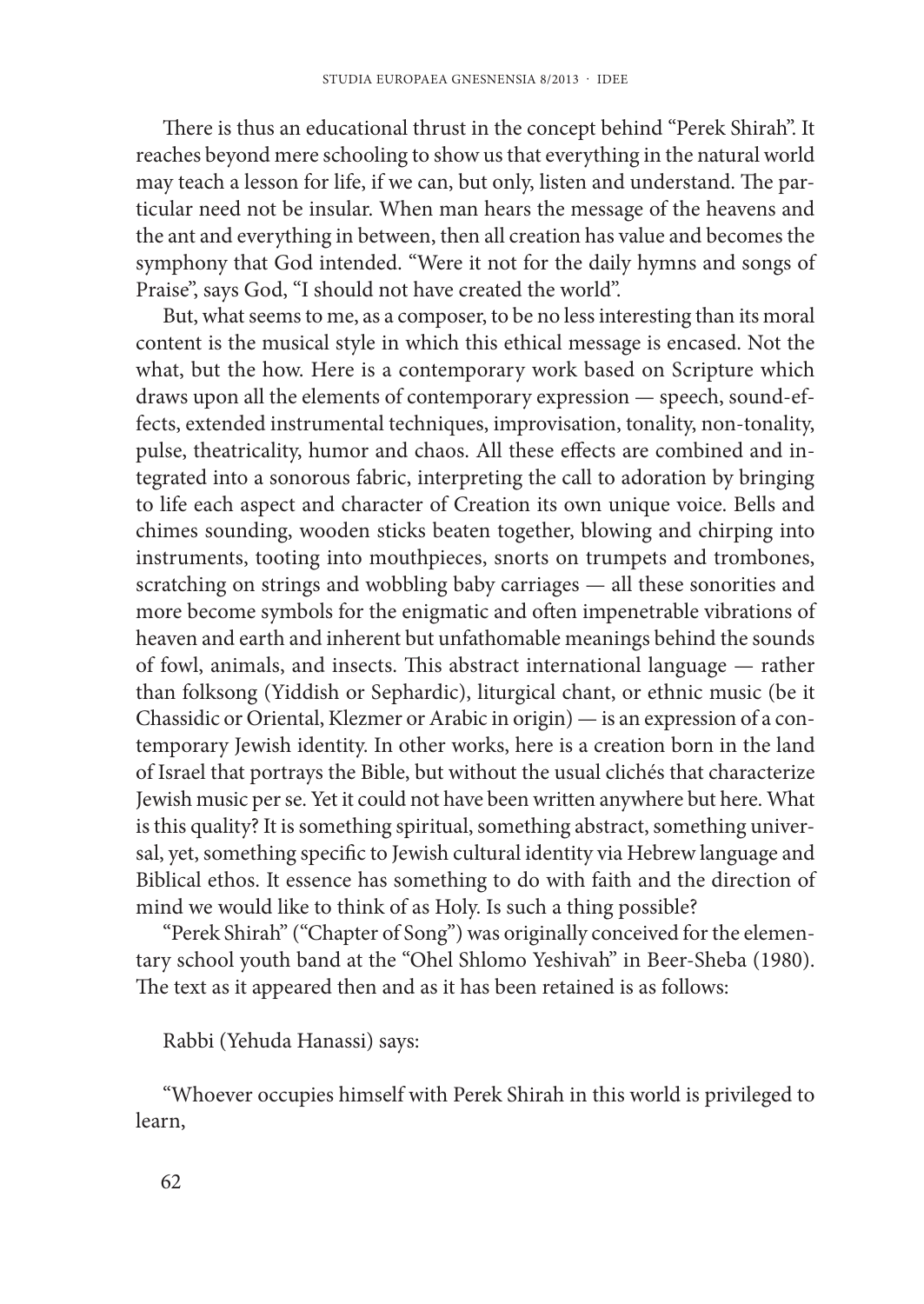and his learning will be realized, and he will be delivered from the evil inclination,

and from punishment after death, and from the damnation of hell,

and will be worthy to witness the messianic age and the life of the world to come".

**1** Heaven says:

"The heavens declare the glory of God; and the firmament showeth his handiwork (Ps. 19:2)".

**2** Earth says:

"The earth is the LORD's, and the fullness thereof; The world and they that dwell therein (Ps. 24:1)".

**3** Wind says:

"I will say to the north: Give up; and to the south: Keep not back;

Bring my sons from far, and my daughters from the end of the earth (Isa. 43:6)". **4** Lightning says:

"Who maketh lightnings for the rain; Who bringeth forth the wind out of his treasuries (Ps. 135:7)".

**5** Trees say:

"Then shall the trees of the wood sing for joy before the LORD;

For he cometh to judge the earth (1 Chr. 16:33)".

**6** Rooster says:

"At the time when the Holy One, blessed be He, entered into the presence of the righteous in Paradise,

all the trees in Paradise exude fragrance and sing, and He too becomes elated and sings praises".

**7** Birds say:

"Yea, the sparrow hath found her a house, And the swallow a nest for herself, Where she may lay her young, Even thine altars, O LORD of hosts, My King, and my God (Ps. 84:4)".

**8** Goose says:

"O give thanks unto the LORD, call upon His name; make known His doings among the peoples.

Sing unto Him, sing praises unto Him; Speak ye of all His marvelous works (Ps. 105:1–2)".

**9** Chicks say:

"Trust ye in the LORD for ever; For the LORD is God an everlasting rock (Isa. 26:4)".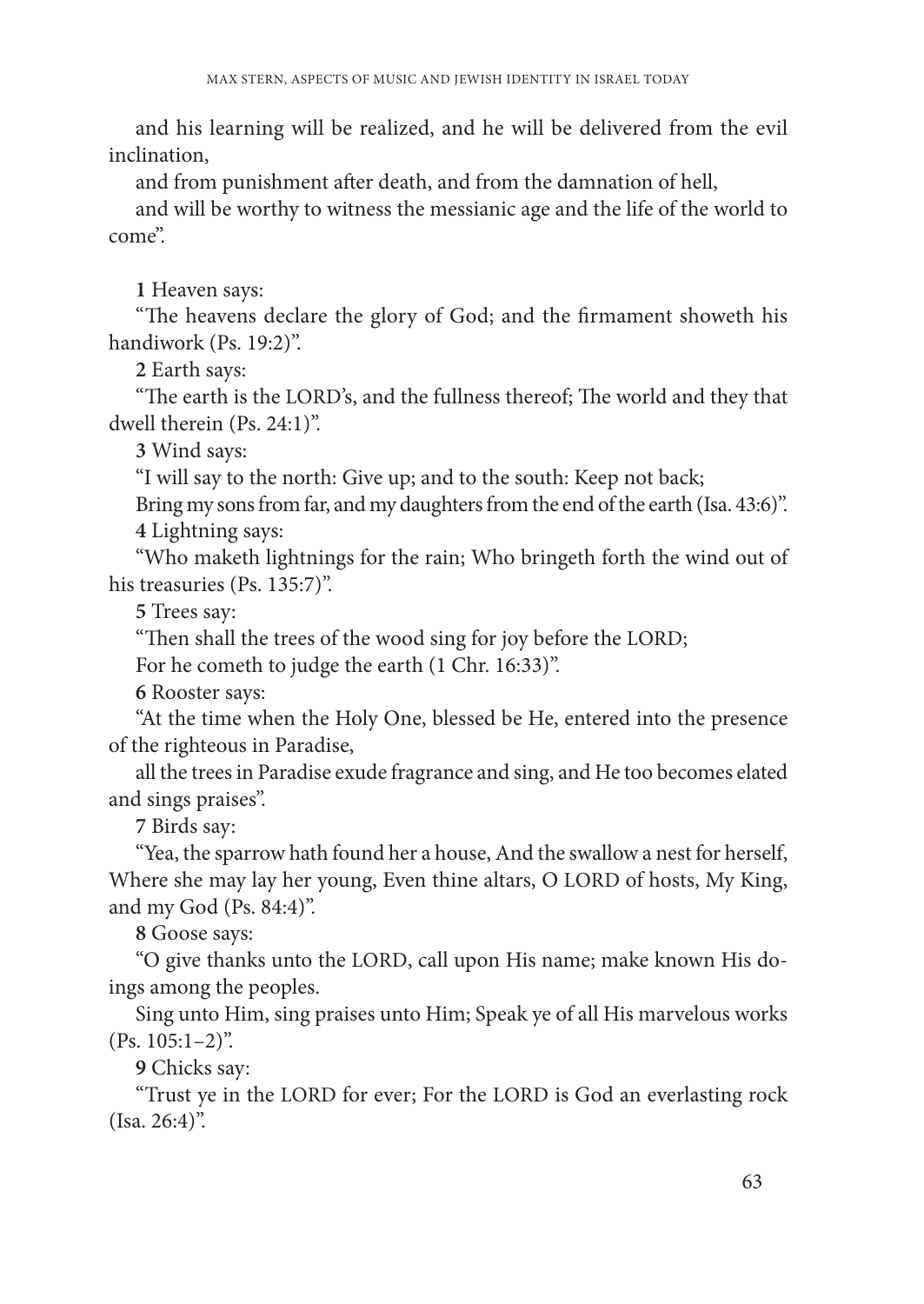**10** Horse says:

"Behold, as the eyes of servants unto the hand of their master, As the eyes of a maid unto the hand of her mistress; So our eyes look unto the LORD, Until he have mercy upon us (Ps. 123:2)".

**11** Mule says:

"All the kings of the earth give Thee thanks; For they have heard the words of Thy mouth (Ps.  $138:4$ )".

**12** Donkey says:

"Thine, O LORD, is the greatness, and the power, and the glory, and the victory, and the majesty; for all that is in the heaven and in the earth is Thine; Thine is the kingdom, O LORD, and

Thou art exalted as head above all (1 Chr. 29:11)".

**13** Elephant says:

"How great are Thy works, O LORD! Thy thoughts are very deep (Ps. 92:6)". **14** Lion says:

"The LORD will go forth as a mighty man, He will stir up jealousy like a man of war;

He will cry, yea, He will shout aloud, He will prove Himself mighty against His enemies (Isa. 42:13)".

**15** Bear says:

"Let the wilderness and the cities thereof lift up their voice, the villages that Kedar doth inhabit;

let the inhabitants of Sela exult, Let them shout from the top of the mountains (Isa. 42:11)".

**16** Ant says:

"Go to the ant, thou sluggard; Consider her ways, and be wise (Prv. 6:6)".

**17** Mouse says:

"Thou art just in all that is come upon us; For Thou dealt truly, but we have done wickedly (Neh. 9:33)".

**18** Dogs say:

"O come, let us bow down and bend the knee; Let us kneel before the LORD our Maker (Ps. 95:6)".

Because it was written for children who could barely play their instruments, the message had to reach beyond mere technique. Mostly the students were able only to make sounds on their instruments, sounds that resembled animals: cymbals were lightening, drum sticks were trees, saxophones were roosters and geese, flutes and piccolo were birds, trumpets were horses, trombones were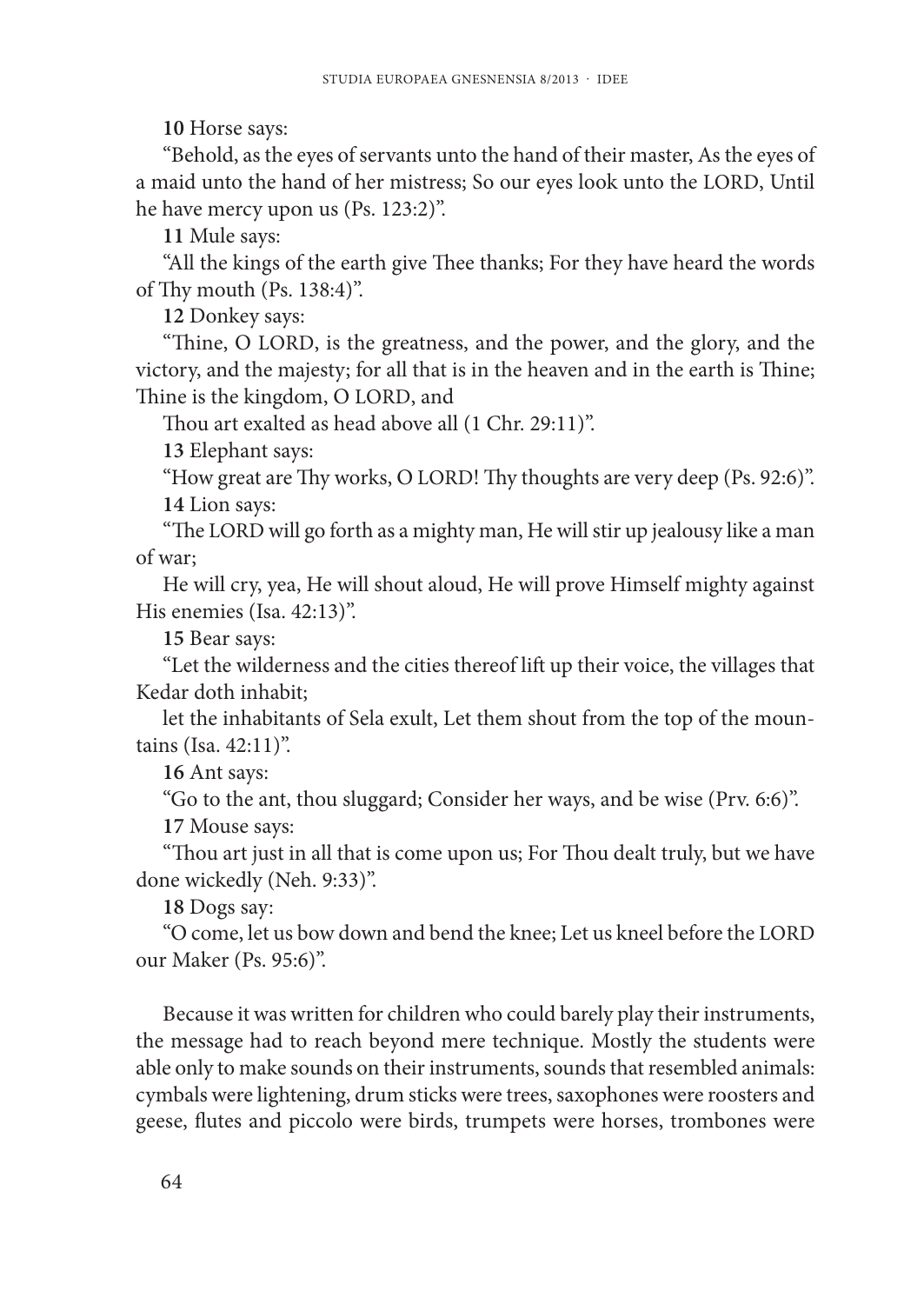mules, the tuba was an elephant, the clarinets were mice, etc. All this was performed with a minimal of written notation. Effects were communicated mostly by hand signals between conductor, players, and narrator. Early performances by the children elicited overwhelming local response from parents, teachers, rabbis, visiting dignitaries, and other students. The work was performed three times.

Here I witnessed a "grass roots" response to an ethical ideal inherent in Jewish culture; an ideal often drowned in religion and its minutia, but whose realization in sound satisfies the classic ethno-musicological requirements of traditional music, that is: it is created by, performed by, and approved by the group who hears it, identifies with its message, and embraces it as their own. In other words: music created by Israeli-Jews, performed by Israeli-Jews, and listened to by Israeli-Jews in an Israeli— Jewish framework is an expression of Jewish identity. The Israeli school environment reaches beyond nostalgia for a lost culture in Europe, or in the Levant, towards something new, vibrant, and creative in the ancient homeland. It is a realization of the verse O sing unto the Lord a new song; sing unto the Lords, all the earth (Ps. 96:1).

A decade later, after notating the effects we had improvised at the above mentioned elementary school program, I submitted "Perek Shirah" for an international competition of music for children. I was surprised when it garnered an award from the Japanese Society for Contemporary Music at the International Music for Children Contest, Tokyo (1991). Later, in 1994, following the suggestion of Alexandra Melamed, coordinator for the Jerusalem Symphony Orchestra of the Israel Broadcasting Authority (IBA), the work was expanded and adapted for symphony orchestra and narrator into its present form of 18 free-flowing variations. It was recently recorded by members of the Israel Philharmonic Orchestra and narrated by a well known Israel broadcast-journalist for Israel radio and television. An excerpt of the rehearsal appears on YouTube (see note 14).

## **ATTEMPTS AT RECONSTRUCTION: TOPICS AND COMPOSERS OF ISRAEL'S ART MUSIC**

The above is a personal testimony. It is but one of many attempts by many composers, from many different Diasporas, over an extended period of time, towards the reconstruction of a national musical heritage based on shared cultural motivations and intents — ideals that have been central to Jewish con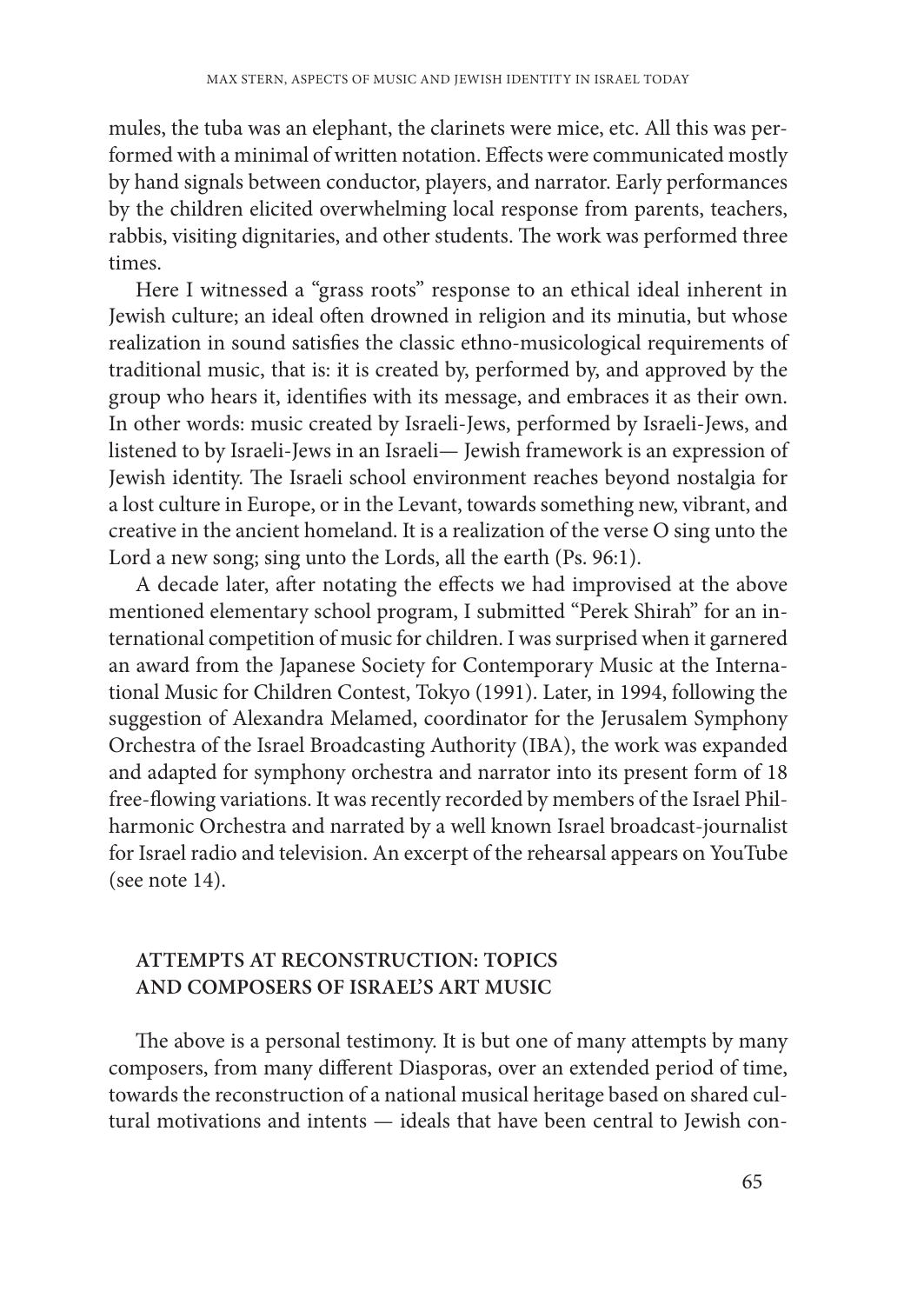sciousness for centuries. Their place was in the synagogue, the "shtetl", the ghetto, the extended family and ethnic community. Their expression was directed inwards towards the initiated. But the ingathering of the various tribes, in our own time, offers the challenge to bring these values alive to fruition in a contemporary and broader national cultural setting. The attempt, however, has been wrought with thorns; the ideation of these age old truths has been a continuing creative struggle for expression and stylization.

Many have sought to identify with the elusive indwelling spirit of Jewish identity in Israel and extend it beyond the cloistered restrictions of the past, from ethnic origins into the broader world of Western culture. This direction implies assimilation and absorption of technique, but no less, a self-imposed spiritual counter stance: questioning the norms and formats which comprise 20th century parlance, thus completing the circle of history, by opening up the possibility of a way back to ancient springs of inspiration.

The following mark demarcation points as well as creative solutions in the search for Jewish musical perspectives. I have divided these works into seven categories that have engaged Israel's composers: 1. Holocaust, 2. Evocation of ancient voices, 3. Musical Theater, 4. Ethnic Influences, 5. Reflections of the Talmud, oral tradition, legend, or ritual, 6. Sources from Scripture, 7. Jewish prayers, meditations, imagery, and impressions<sup>20</sup>. They demonstrate the freewilled option to choose, select, and reject — combining old elements and new, in an effort to generate integrally meaningful synthesis.

Israeli Music inspired from the Holocaust represents a response to Jewish history and tragedy. Such works include: Oedoen Partos: "Yiskor for viola and strings" (1946), Yizhak Edel: "In Memoriam" (1947) Artur Gelbrun: "Lament for the Victims of the Warsaw Ghetto" (1953), Josef Tal: "The Death of Moses, a Jewish Requiem" (1967), Ami Maayani: "Hebrew Requiem" (1977), Giora Rozen: "Yizkor" (1981), Eddie Halpern: "Aushwitz Epitaph" (1986), Max Stern: "Out of the Whirlwind" (rev. 2000) and others.

Neoarchaic evocation of ancient voices finds expression in various works: Ben-Zion Orgad: Mizmorim (1968), a multi-tiered interpretation of Psalm and other scriptural texts for voices and instruments (1968), Abel Ehrlich: "The Writing of Hezekiah for voice and four instruments" (1962), Sergiu Natra: "Song of Deborah for voice and orchestra" (1967), Moshe Kilon: "Vision of

<sup>20</sup> M. Stern, In Search of a Sacred Ethos, New Music in Israel 1985–1987, Israel Composers' League, Tel Aviv 1988, p. 16–20.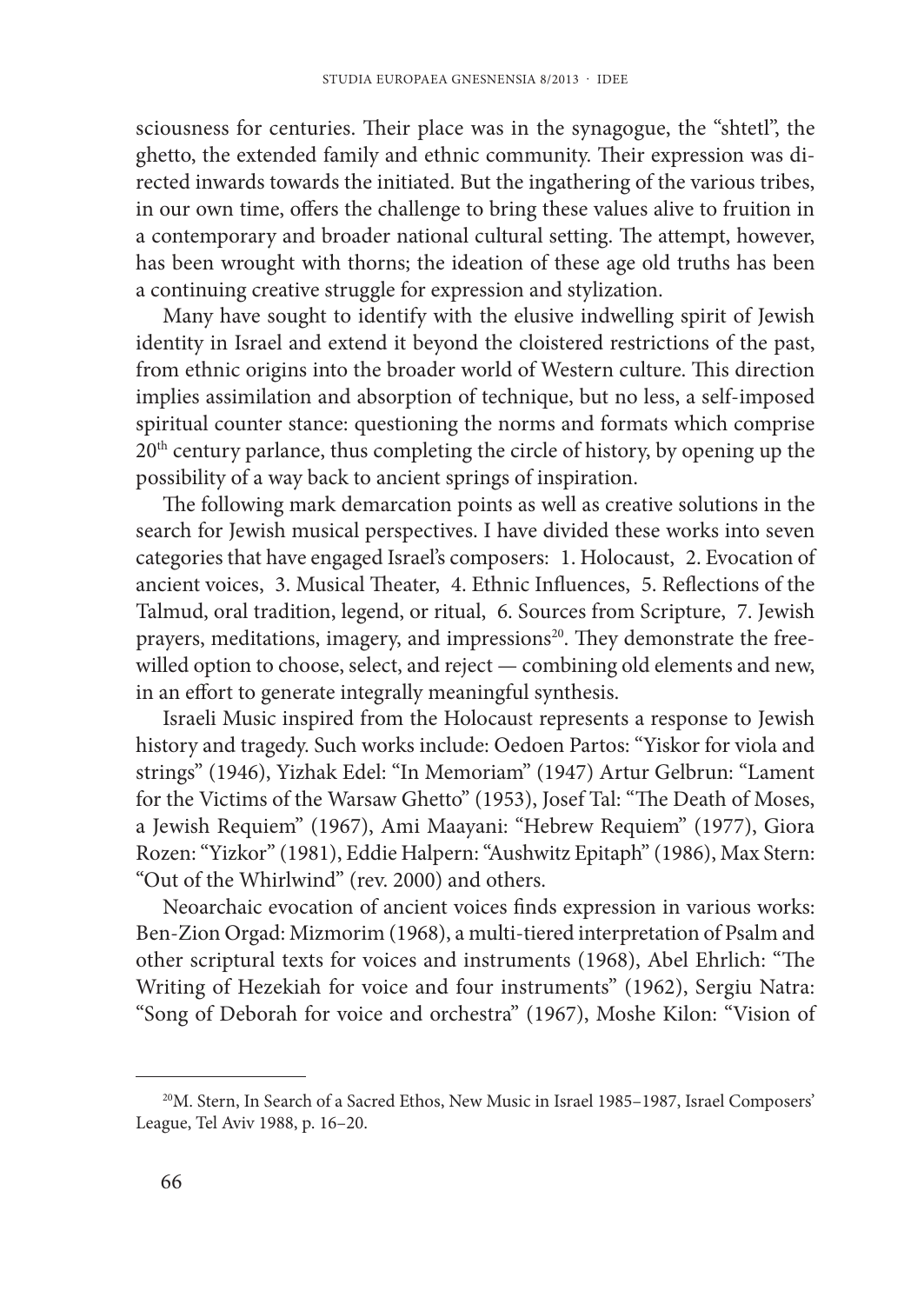Dry Bones" (1984), Max Stern: "Nebhel and Kinnor for king David's harps" (2007), Gabriel Iranyi: "Scroll Fragments" (1985) and others.

In the realm of musical theater and dance, Jewish content has been infused onto the dramatic stage in many forms: as opera, oratorio, cantata, ballet, and incidental music: Yoel Engel: "Dybbuk", incidental music (1922), a classic blending of Hassidic melos and drama, Karel Salom: "Nedarim" (1955) scenes from the life of medieval rabbi-poet-philosopher, Yehuda Halevy, Josef Tal: "Saul at Endor", opera (1957), Mordecai Seter: "Judith", ballet (1962), Tzvi Avni: "On the Waters of Babylon", oratorio (1971), Marc Kopytman: "Susskind of Trimberg", opera (1982), Marc Lavry: "Song of Songs" oratorio (1939) and "Tamar", ballet (1959), Max Stern: "Prophecy for the End of Days", cantata (2010) and others.

Many works recast the ethnic music of Israel's various oriental and Hassidic communities and into polyphonic instrumental or choral works: Yehezkel Braun: "Zemirot" (1980), Joachim Stutschevsky: "Four Jewish Dances" (1929), Alexander Boskovich: "The Golden Chain Suite", on Eastern European folklore (1934), "Semitic Suite for piano four-hands", after oriental Jewish folklore (1945), Ram Daoz: "Rhapsody on a Yemenite Jewish Song" (1971), Shimon Cohen: "Romancero", on Sephardic melodies (1974), Shimon Shahal: "Bakkashot", on Morrocan sources (1983), Joseph Dorfman: "Keyzmeriana" (1983), Max Stern: "Biblical Landscapes for orchestra". on Sephardic "piyutim" (1999), and others.

Increasingly, new works drawn on the inner world of Jewish oral tradition, history, and Talmudic midrash. Some classic works include: Andre Hajdu: "Mishnayot", a series of short pieces based on texts from the Mishnah for various combinations (1970s), Hanoch Jacoby: "King David's Lyre" for strings (1948), Paul Ben-Haim: "Sweet Psalmist of Israel" for orchestra (1953), Mordecai Seter: "Sabbath Cantata" (1940), Abel Ehrlich: "Birothcha", cantata of Cain and Abel (1970), Daniel Galay: "Meelematah Lemalah" (1985), Gideon Levinson: "Ovadia the Proselyte" (1986) and others.

Many works of various kinds and dimensions have drawn inspiration from the Bible: Leon Schidlovsky: "In the Beginning" for children's choir (1985), Erich-Walter Sternberg: "The Twelve Tribes of Israel", orchestral variations (1942) and "Joseph and his Brothers" for strings (1939), Jacob Gilboa: "Symphonic Paintings to the Bible" (c. 1970), Emanuel Amiran: "Comfort ye my People", cantata (1939), Meir Mindel: "Genesis" for recorder ensemble (1983), and others.

Often shorter forms such as meditations, supplications, and laments take on the character of prayers for our time. These vary from classically oriented works to popular-folksongs: Yehuda Levy: "Mi Maamakim" (1977). Lev Kogan: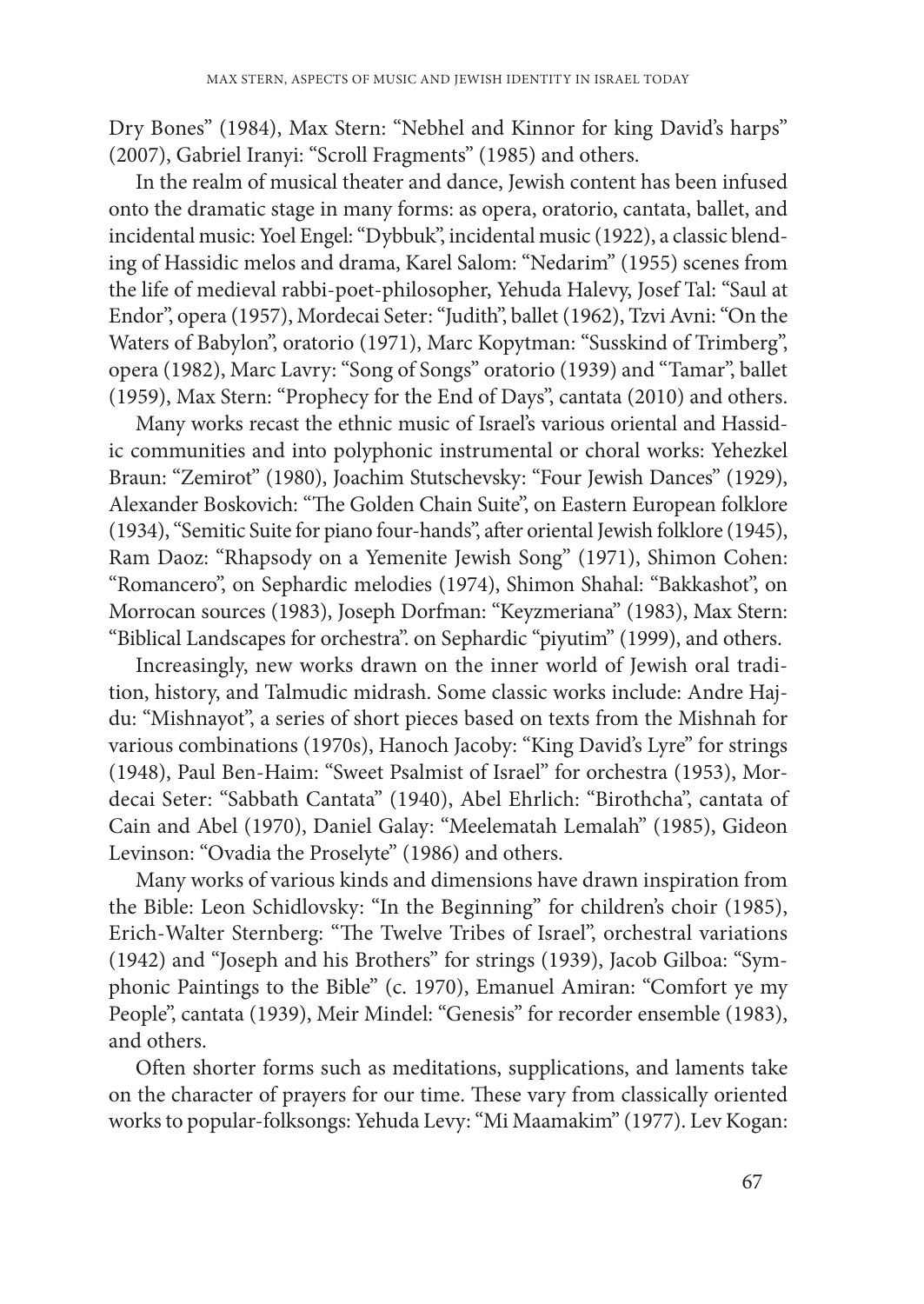"Prayer" (1982), David Zehavi: "Hof Caesarea" (text: Hannah Senesh), Nurit Hirsch: "Oseh Shalom" (prayer book), Tuvia Shlonsky: "Sachki, Sachki" (text: Saul Tchernikovsky) and many others. On the periphery of a sacred ethos are those works which draw inspiration not for verbal texts but from characteristic Jewish subtexts, images, and impressions: Arie Shapira "Sacrifice" (1982), Ashe Ben-Yohanan: "Yafeh Nof" (1984), Naomi Shemer: "Jerusalem of Gold" (1967), Dov Seltzer: "Hakotel" (1968), and others<sup>21</sup>.

The above works lists are representative samples in an on-going symbiotic process by many of Israel's composers to transform time-honored tradition and local idiosyncracy into a repertoire representing national cultural identity. In the same way that a J.S. Bach or a Béla Bartók transformed the Lutheran Church chorale or the Hungarian peasant folksong into pan-German or Hungarian national expression, the composers of Israel forge ahead, often as lone individuals, seeking to go beyond music's social function (i.e., as cantorial cantillation, hassidic wedding dance music, the accumulated lore of Oriental ethnic traditions, etc.) into universal utterance, by means of technical complexity, critical objectivity, and emotional vividness. Through the power of imagination and intellect, they demonstrate musical identities that are products of the recent past and present, living Jewish expressions that are possible only here and now in Israel.

#### **CONCLUSION**

The Bible tells us that man first made the harp and pipe for playing, and then, tools for working. "Jubal was the father of all such as handle the harp and pipe… and Tubal-cain was the forger of every cutting instrument of brass and iron (Gen. 4: 21–22)". In the days of King David music formed an important part of the divine services as a means of elevating the spirit of man to God. Twenty-two instruments are mentioned in the Psalms. On Shavuot, the day of the first-fruits, every one present marched after the flute players, and even the king carried a basket full of fruit upon his shoulder. The flutists continued to play until the procession reached the Temple court. Here they were met by the

<sup>&</sup>lt;sup>21</sup> Compiled from: Israel Music Institute, Comprehensive List of Works, http://www.imi.org.il; P. Gradenwitz, Music and Musicians in Israel, Israel Music Publications, Tel Aviv: 1977 (1952).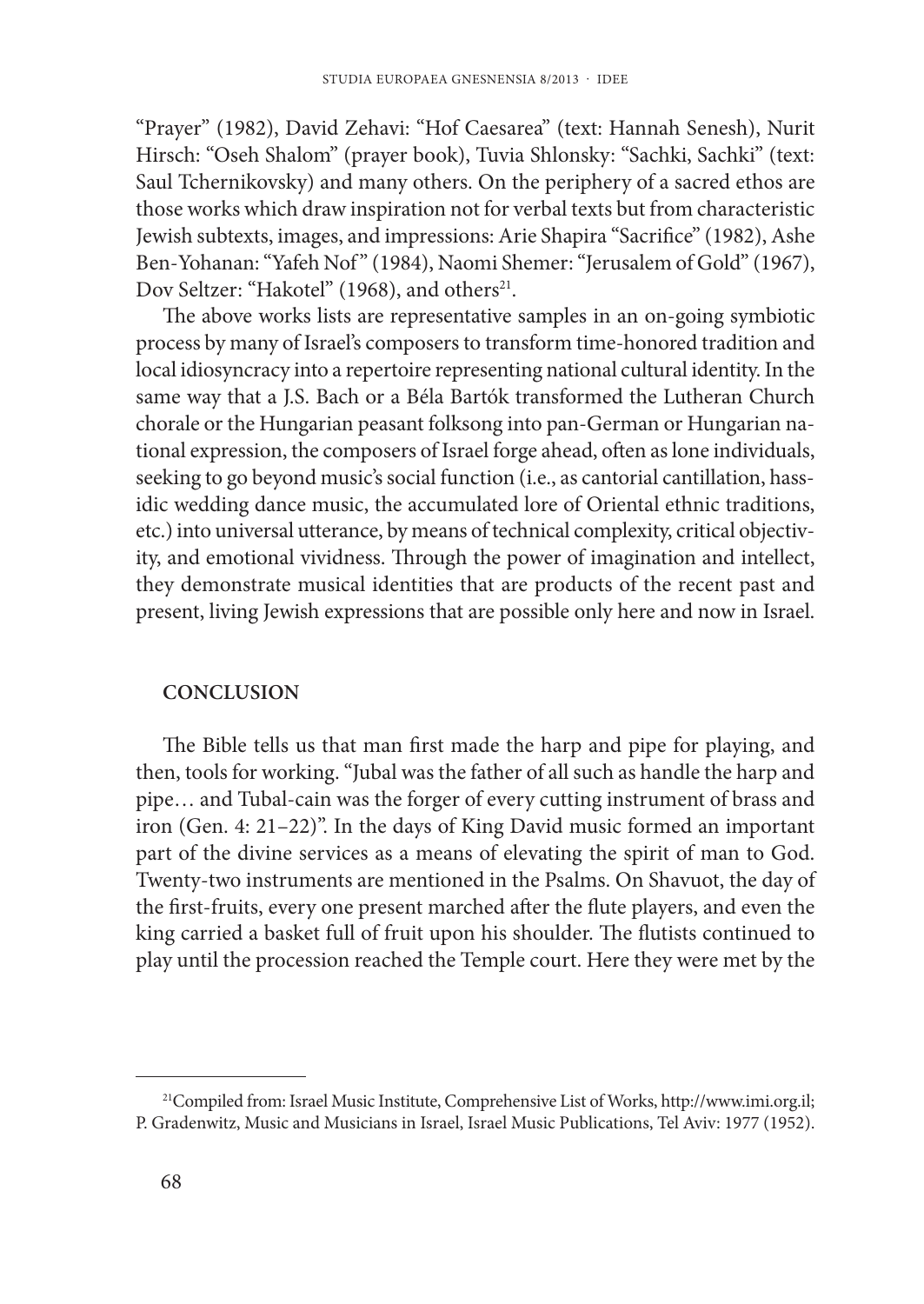Levites who chanted Psalms, while the High Priest received the fruit<sup>22</sup>. These are the images engraved in the genes of a people that somehow, still direct Israel's listeners and creators. But how times have changed!

Differences in the perception of culture, tradition, heritage, and orthodoxy have fragmented the public's reception to the creative voice revealed in Israel's art music of the renewed Third Commonwealth. If, in the extreme, there are halachic legalists (who view music only as a functional element in worship and to accompany dancing in joyous celebrations) place little value on the artistic mode of expression; there are, on the other extreme, secular 'culture fans', who appreciate the spiritual element in art music, but on the other hand, are largely ignorant of, or indifferent to, the content of religious doctrine or its inherited tradition. Secular audiences, by definition, seek to be entertained. Religious congregations, on the other hand, seek liturgical frameworks, and either avoid or minimize the imaginative element that art offers. The issue is not so much a private one as a public stance; for each person, in the quiet of his heart, finds a way around and through the pressured postures and group prejudices of a fragmented identity. The challenge to Israeli consciousness is: how to transform intimate intuitions of faith into public guides? Against such a strained background a new consensus — freed of the pride of movements, prejudice of institutions, and the hubris of political interests — must surely arise; one clinging to eternal truths rather than holding to time bound conventions.

The thoughts of the pre-state Yishuv's first Chief Rabbi Abraham Isaac Hacohen Kook, in his essay, "The Works of Creation", written nearly a century ago in Palestine, are still pertinent; for they speak of redemption as a path towards a goal, a process towards a destination. He writes, "Eretz Yisrael is returning to life through modest efforts, directed by confused thinking, notions shot though with ignorance and despair, soiled with religious nihilism and an inclination to evil. In all these there is hiding the presence of the living God. "How great are your works, O Lord, your thoughts are very deep (Ps. 92:6)"23. In these words we take comfort.

Art Music may strive for the sacred without necessarily being liturgical. Contemporary Israel's Jewish musical identity is inevitably linked to such a cultural ethos, for its deep roots are nurtured by sacred waters.

<sup>&</sup>lt;sup>22</sup> I. Kasovich, The Eternal People, transl. by M. Hurwitz, Hebrew Publishing Company, New York 1925.

<sup>&</sup>lt;sup>23</sup> A.I. Kook, The Lights of Penitence, The Moral Principles, Lights of Holiness, Essays, Letters, and Poems, The Works of Creations, transl. by B. Zion Bokser, Paulist Press, New York 1978, p. 260.